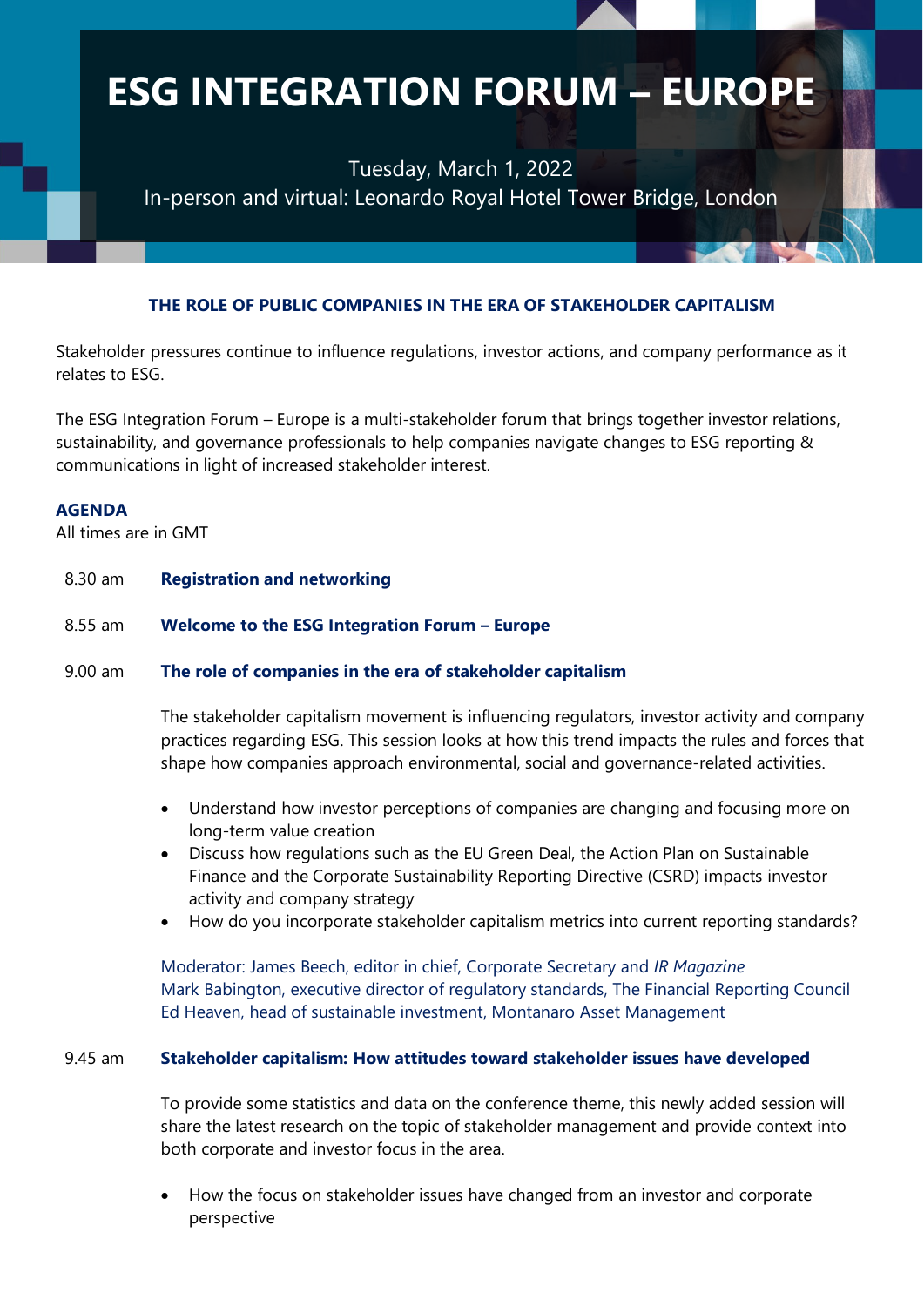Tuesday, March 1, 2022

In-person and virtual: Leonardo Royal Hotel Tower Bridge, London

|          | How has Covid-19 affected stakeholder management<br>$\bullet$<br>Which stakeholder concerns receive the most attention                                                                                                                                                                                                                                                        |
|----------|-------------------------------------------------------------------------------------------------------------------------------------------------------------------------------------------------------------------------------------------------------------------------------------------------------------------------------------------------------------------------------|
|          | Steve Wade, head of event content, Corporate Secretary and IR Magazine                                                                                                                                                                                                                                                                                                        |
| 10.00 am | <b>Data-driven ESG strategies</b>                                                                                                                                                                                                                                                                                                                                             |
|          | In this presentation, Keren will share insights into how companies are using public data to<br>help drive their ESG strategies, including sharing the latest research from Bright Data's most<br>recent studies into ESG data.                                                                                                                                                |
|          | Discover why public data is so important and can be used to guide your ESG program<br>$\bullet$<br>Learn what data businesses are relying on to help inform their ESG strategies<br>$\bullet$<br>Understand the challenges related to access to ESG related data<br>$\bullet$                                                                                                 |
|          | Keren Pakes, vice president of communications and ESG, Bright Data                                                                                                                                                                                                                                                                                                            |
| 10.30 am | <b>Morning refreshments and networking</b>                                                                                                                                                                                                                                                                                                                                    |
| 11.00 am | <b>Climate activism, carbon reporting and target setting</b>                                                                                                                                                                                                                                                                                                                  |
|          | Investors and investor coalitions have become increasingly vocal and prescriptive about how<br>companies should approach and report on climate action. As investors continue to influence<br>companies via their investment, divestment and voting-related actions, this session looks at<br>what companies can do to respond to stakeholder needs regarding climate impacts. |
|          | Predict how investors are likely to vote on climate-related proposals (such as say-on-<br>$\bullet$<br>climate) in the next proxy season                                                                                                                                                                                                                                      |
|          | Share best practices around reporting to TCFD recommendations<br>Hear how companies are approaching setting and working toward climate targets                                                                                                                                                                                                                                |
|          |                                                                                                                                                                                                                                                                                                                                                                               |
|          | Moderator: James Beech, editor in chief, Corporate Secretary and IR Magazine<br>Jenny Anderson, co-head of ESG, Lazard Asset Management                                                                                                                                                                                                                                       |
|          | Dr. Márcia Balisciano, global head of ESG and corporate responsibility, RELX                                                                                                                                                                                                                                                                                                  |
|          | Joseph Oakenfold, vice president, ISS Corporate Solutions                                                                                                                                                                                                                                                                                                                     |
| 11.45 am | Social factors: How to measure your societal contribution                                                                                                                                                                                                                                                                                                                     |
|          | The pandemic exposed how investors, employees, customers, suppliers and communities can<br>take a more activist approach when engaging with issuers, resulting in an increased focus on<br>social factors.                                                                                                                                                                    |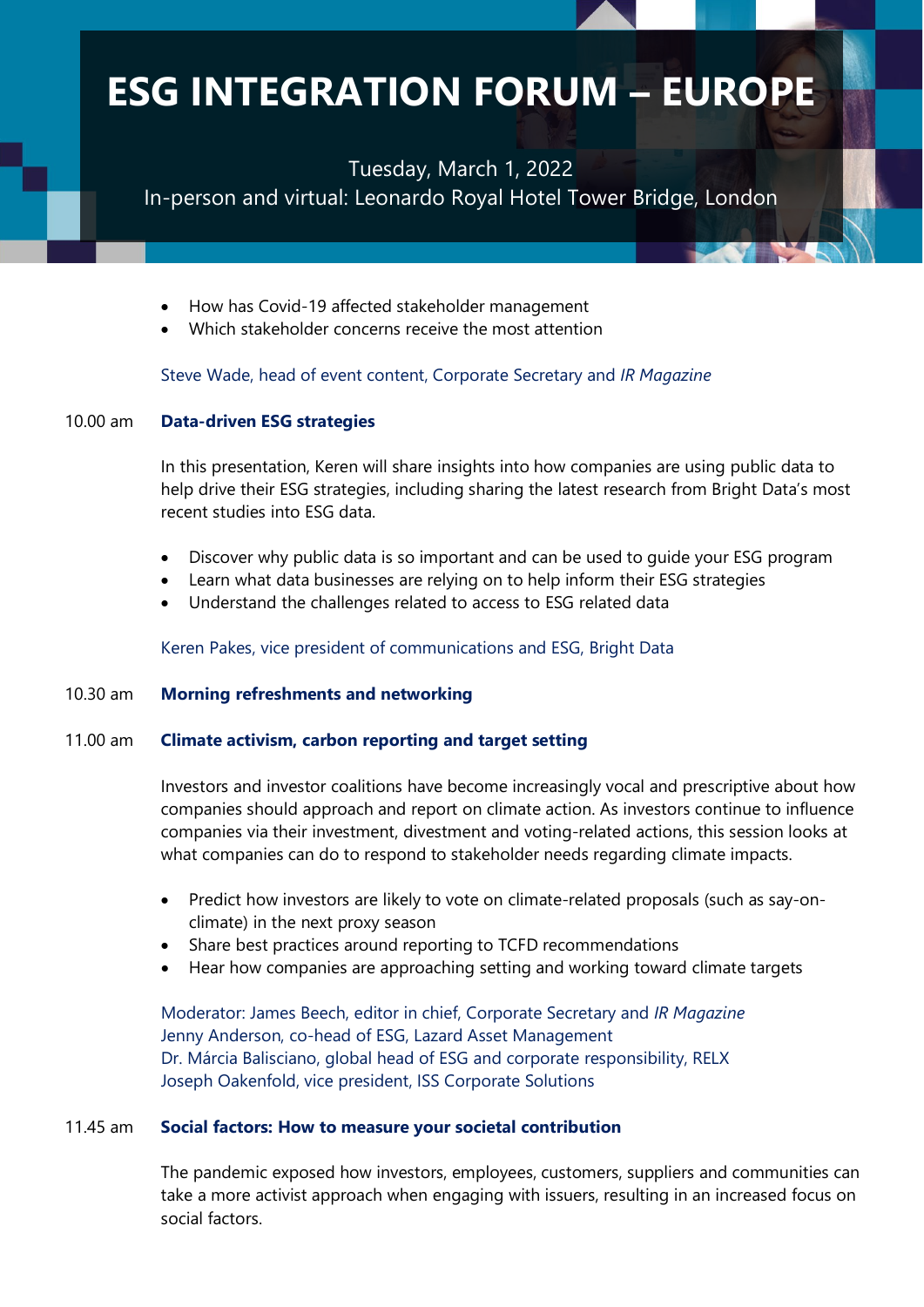Tuesday, March 1, 2022 In-person and virtual: Leonardo Royal Hotel Tower Bridge, London

|          | As companies seek to better align their strategies with the values of their key stakeholders,<br>we examine how to measure your company's societal contribution, and how companies can<br>improve the 'S' in their ESG programs.<br>Hear how best to articulate your company purpose<br>$\bullet$<br>Learn how to approach quantifying social impacts in a way that rating agencies and<br>٠<br>investors understand<br>Discuss which the social and human capital metrics will be in the spotlight in 2022<br>٠<br>Moderator: Steve Wade, head of event content, Corporate Secretary and IR Magazine<br>Asad Butt, investment stewardship specialist, HSBC Global Asset Management<br>Professor Richard Clegg, managing director, Lloyd's Register Foundation<br>Adrian Fleming, vice president of ESG and sustainability, Diligent |
|----------|--------------------------------------------------------------------------------------------------------------------------------------------------------------------------------------------------------------------------------------------------------------------------------------------------------------------------------------------------------------------------------------------------------------------------------------------------------------------------------------------------------------------------------------------------------------------------------------------------------------------------------------------------------------------------------------------------------------------------------------------------------------------------------------------------------------------------------------|
| 12.30 pm | <b>Lunch</b>                                                                                                                                                                                                                                                                                                                                                                                                                                                                                                                                                                                                                                                                                                                                                                                                                         |
| 1.30 pm  | The Exchange: Exchange ideas with your peers in highly interactive discussions<br>How the exchange works:<br>Choose any of the following topics - the power is in your hands!<br>$\bullet$<br>Join the relevant roundtable and discuss with your peers<br>$\bullet$<br>When the bell rings, move on to your next table and repeat!<br>$\bullet$<br>At the end of the session, hear a roundup of lessons learned so you can apply these when<br>$\bullet$<br>you return to the office<br>Roundtable topics include:<br>How to tell your ESG story<br>$\bullet$<br>What are the essentials when creating a great ESG team?<br>Getting started with ESG<br>Identifying and targeting ESG investors<br>Moderator: James Beech, editor in chief, Corporate Secretary and IR Magazine                                                      |
| 2.45 pm  | <b>Afternoon refreshments and networking</b>                                                                                                                                                                                                                                                                                                                                                                                                                                                                                                                                                                                                                                                                                                                                                                                         |
| 3.15 pm  | <b>Communicating your ESG story to a wide range of stakeholders</b>                                                                                                                                                                                                                                                                                                                                                                                                                                                                                                                                                                                                                                                                                                                                                                  |